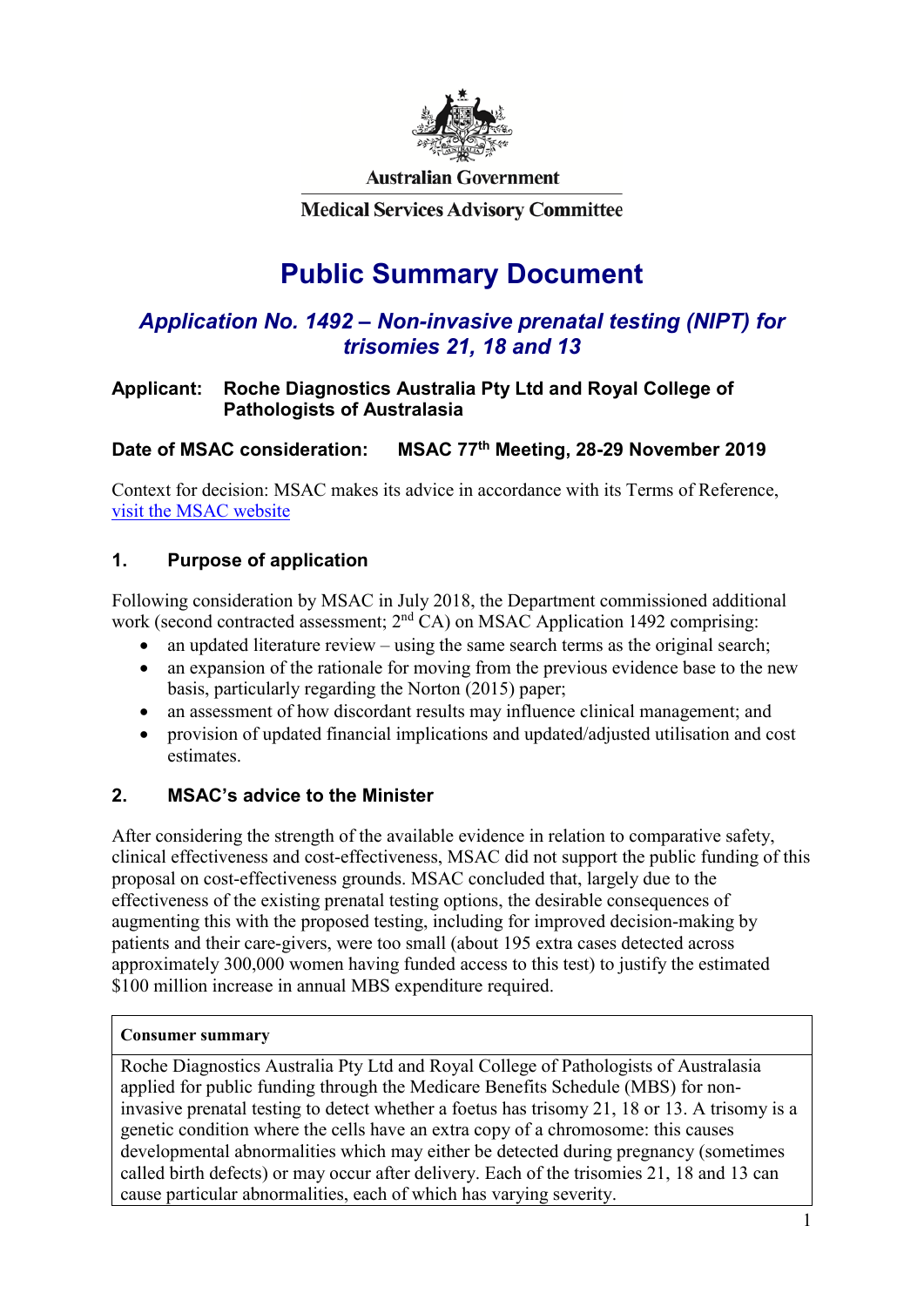#### **Consumer summary**

Non-invasive prenatal testing is a genetic test done on a sample from the pregnant woman's blood, so it does not put the foetus at any risk. This is compared to invasive prenatal testing, such as amniocentesis (testing the fluid surrounding the foetus) or chorionic villus sampling (testing the placenta, i.e. where the mother's blood join's the blood of the foetus), which have some risk for the foetus.

Currently, any pregnant woman can have another type of blood test and an ultrasound test, which may indicate her baby may have a trisomy. Some women may have difficulty accessing these tests depending on where they live, and others choose not to have them.

If the current blood and ultrasound tests indicate a positive result suggestive of having a baby with a trisomy, the woman can go on to have the more invasive prenatal tests to confirm whether the foetus has a trisomy or not. With these results, and counselling support, the decision can then be made whether to continue or end the pregnancy.

Non-invasive prenatal testing is more accurate than these current blood and ultrasound tests in detecting these potential genetic conditions when present, and in ruling out the conditions where they are not present. Importantly, it picks up more cases of trisomy, but it is much more expensive than the current tests. MSAC calculated that of the 300 000 women who could be eligible for this test, 195 additional trisomy cases would be detected at a cost of \$100 million per year.

#### **MSAC's advice to the Commonwealth Minister for Health**

MSAC did not support funding of this test for trisomies. MSAC advised that non-invasive prenatal testing is not cost-effective for picking up additional trisomies compared with current testing.

#### **3. Summary of consideration and rationale for MSAC's advice**

MSAC noted that the purpose of this application was to seek public funding of non-invasive prenatal testing (NIPT) for trisomies 21, 18 and 13 using cell-free fetal DNA from maternal blood. MSAC noted that it had already accepted the clinical efficacy and superiority of NIPT compared to ultrasound plus biochemical tests used in prenatal screening. MSAC noted that stakeholders at a meeting in November 2018 concluded that NIPT would be used in unselected pregnant women – that is, as an opportunistic screening test. Not all stakeholders agreed on this issue. From an efficiency perspective or a financial perspective, it could be argued that NIPT should be restricted to those pregnant women at high-risk for trisomies. However, from an equity of access perspective, it was thought that the test should be available to all pregnant women.

MSAC noted that there is still some uncertainty as to whether NIPT should replace the current biochemical screening tests in pregnancy or whether it would be an additional test. MSAC concluded that it would largely be an additional test. MSAC considered that NITP is proposed to be used once per pregnancy, thus if NIPT is used in the first trimester, the second trimester screening test would still be required to be available, however if NIPT is used in the second trimester, the ultrasound component of first trimester screening tests would still be required to be available, whereas the biochemistry tests may not. MSAC also recalled that the stakeholder meeting in November 2018 suggested that, because the cost of the biochemical tests is low (\$35), they could be left on the MBS even if NIPT was added, leaving clinicians to decide which test is most suitable on a case-by-case basis. MSAC advised that, because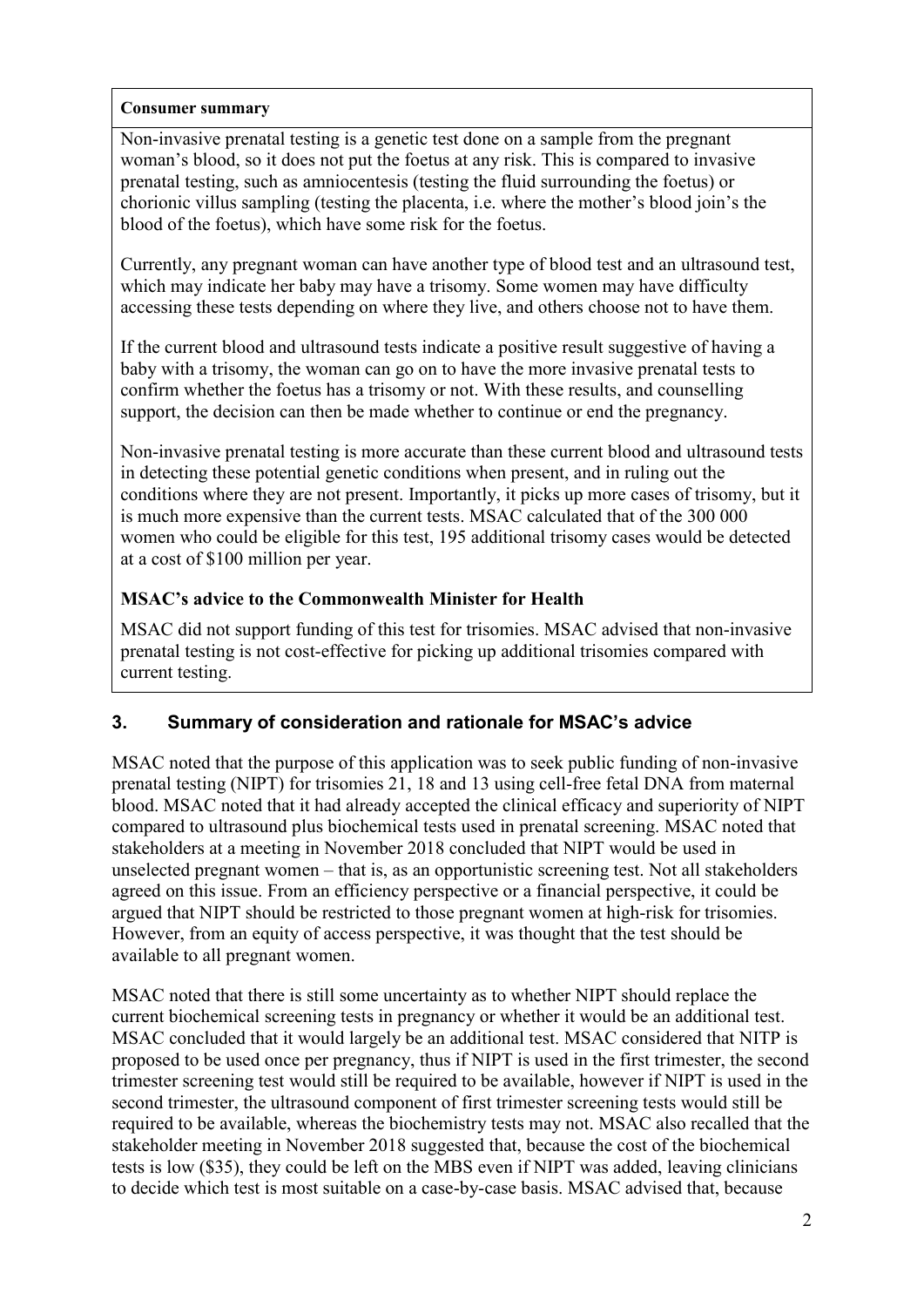ultrasound can detect other abnormalities and the second trimester biochemistry tests also assesses individual risk for abdominal wall defects (AWD) and neural tube defects (NTD), these should not be replaced by NIPT. MSAC also noted that a proportion of women present for their first trisomy test in the second trimester – such women should still be able to determine their risk of trisomies plus AWD and NTD.

MSAC noted that first trimester ultrasounds are not readily available in all rural/regional areas meaning that there may be equity of access issues with the current screening approach. MSAC considered this to have implications for its consideration of NIPT, which may have less equity of access implications because, like other pathology tests based on a blood sample, NIPT is expected to have less consequences for the distances travelled to access this service than ultrasounds. MSAC also noted that, currently, 25–30% of pregnant women are paying for NIPT out of their own pocket because it is acknowledged to be a superior test (identifying 99% of trisomies compared to 85% using current screening approaches) and possibly because they want to avoid unnecessary invasive testing (Norton, 2015).

MSAC noted that a number of factors make it difficult to determine the clinical and economic impact of listing NIPT on the MBS. In seeking to better examine this impact, MSAC specified four categories of patients:

- women who have access to screening and choose to screen
- women with access to biochemical testing but not ultrasound
- women with no access to ultrasound or biochemistry testing
- women who have access to screening but choose to not screen.

MSAC considered that the primary outcome of interest is the number of additional trisomies that NIPT would detect (compared to not having NIPT on the MBS). When considering the numbers of women in all of these four categories and the associated uptake and detection rates, MSAC estimated that NIPT would detect an additional 195 trisomies per year overall (see Table 1). However, it remains uncertain as to whether there is a proportionally higher incidence of trisomies who are born among those women who do not have access to first trimester ultrasound, or any screening at all, and if these could be appropriate populations to have preferential public funding for NIPT.

MSAC then calculated that if all pregnant women had unrestricted access to NIPT, then approximately 300,000 women would be able to access it. Based on data presented in the application from the Victorian Perinatal Linkage Study, 83.4% of women in Victoria underwent at least one form of aneuploidy screening. Based on the uptake rate of current screening of 83% as the upper limit of national uptake if NIPT were to become available, 250,200 out of 300,000 women would potentially avail themselves of testing per year. The MBS expenditure for NIPT in these women would be in the order of \$100 million to detect approximately an additional 195 cases of trisomies per year, as compared to the current testing methods. MSAC advised that this was not acceptably cost-effective, and that this conclusion would not be affected by attempting to resolve whether invasive prenatal testing (IPT) rates would change further with the public funding of NIPT for these three trisomies.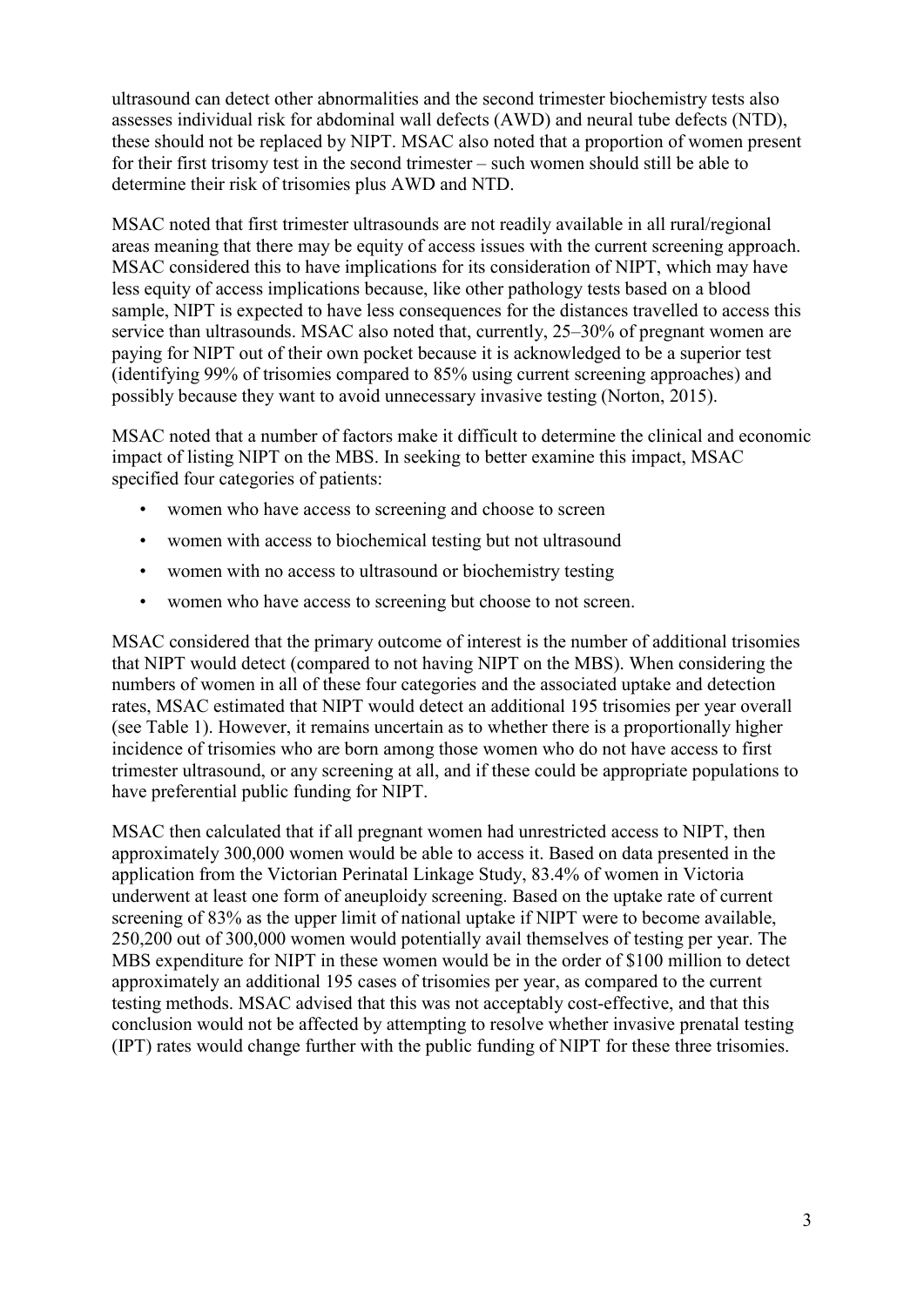|                                                                                         | Categories of pregnant women |                                |                          |              |  |
|-----------------------------------------------------------------------------------------|------------------------------|--------------------------------|--------------------------|--------------|--|
|                                                                                         | Access to screening          | Access to second               | No access to ultrasound  |              |  |
|                                                                                         | and choose to undergo        | trimester                      | or biochemistry, or have |              |  |
|                                                                                         | screening at least once      | biochemistry, but              | access to screening, but |              |  |
|                                                                                         | per pregnancy                | no ultrasound                  | choose not to screen     |              |  |
| Proportion of pregnancies per year <sup>1</sup>                                         | 77.7%                        | 5.3%                           | 17%                      | 100%         |  |
| Representative number of<br>pregnancies per year                                        | 233,100                      | 15,900                         | 51,000                   | 300,000      |  |
| Combined annual incidence of<br>trisomies 21, 18 and 13 <sup>2</sup>                    | 36/10,000                    | 36/10,000                      | 36/10,000                | 36/10,000    |  |
| Expected number of pregnancies<br>with trisomies 21, 18 and 13 per<br>year              | 839                          | 57                             | 184                      | 1080         |  |
| Current uptake of screening                                                             | 100%                         | 100%                           | $0\%$                    | 83%          |  |
| Current screening diagnostic yield                                                      | $CFTS = 78\%^{3a}$           | $2TMSS = 54.4\%$ <sup>3b</sup> | 0%                       |              |  |
| Number of pregnancies with                                                              | 654                          | 31                             | 0                        | 685          |  |
| trisomies detected by current<br>testing                                                | (by CFTS)                    | (by 2TMSS)                     |                          |              |  |
| Estimated uptake of NIPT                                                                | 100%                         | 100%                           | 0%                       | 83%          |  |
| Screening diagnostic yield with<br>NIPT <sup>4</sup>                                    | 98.2%                        | 98.2%                          | 0%                       |              |  |
| Expected number of pregnancies<br>with trisomies detected by NIPT in<br>first trimester | 824                          | 56                             | 0                        | 880          |  |
| Extra pregnancies with trisomies<br>detected by NIPT                                    | 170                          | 25                             | 0                        | 195          |  |
| Cost of NIPT per service                                                                | \$400                        | \$400                          | $\overline{\phantom{0}}$ |              |  |
| Cost of NIPT for population                                                             | \$93,240,000                 | \$6,360,000                    |                          | \$99,600,000 |  |
| Cost per extra trisomy detected                                                         | \$548,471                    | \$254,400                      |                          | \$510,769    |  |

**Table 1: Estimating the extra number of trisomies 21, 18 and 13 detected per year and cost per extra case detected**

1: Source = L. Hui,, A. Lindquist , A. Poulton et al. State-wide performance of traditional and cell-free DNA-based prenatal testing pathways: the Victorian Perinatal Record Linkage (PeRL) study. Sep 2019.

2: Source = Abeywardana S & Sullivan EA 2008. Congenital anomalies in Australia 2002–2003. Birth anomalies series no. 3 Cat. no. PER 41. Sydney: Australian Institute of Health and Welfare National Perinatal Statistics Unit.

3a: Source = CFTS = 85% (Norton 2015)

3b: Source = 2TMSS = 54.5% (Song 2013)

4: Source = NIPT = 98.2% (Norton 2015)

CFTS = combined first trimester screening; 2TMSS = second trimester maternal serum testing; NIPT = non-invasive prenatal testing

MSAC considered that the proportion of women who choose to undergo testing for trisomies would be unlikely to change if NIPT became more widely available. MSAC discussed the difficulty of categorically determining the personal choices in pregnancy management that individuals may make following NIPT, which makes it difficult to determine the costeffectiveness of the test. Some women will have a termination if the NIPT and IPT detects a trisomy, but they may not make that decision until they have had counselling before and after testing. Other women may have no intention of terminating a pregnancy should the NIPT and/or IPT test be positive, but want the NIPT so that they can prepare for life with a child with a trisomy. MSAC accepted that these women may choose not to proceed to IPT in the event of a positive NIPT test result. Other than this, MSAC was given no clear explanation for why a test with improved detection rates for the three trisomies than current screening would contribute to an overall reduction in IPT rates. MSAC noted that, if the clinical practice were for a positive NIPT result to result directly in termination of pregnancy without IPT confirmation, then this practice would contradict current clinical practice guidelines.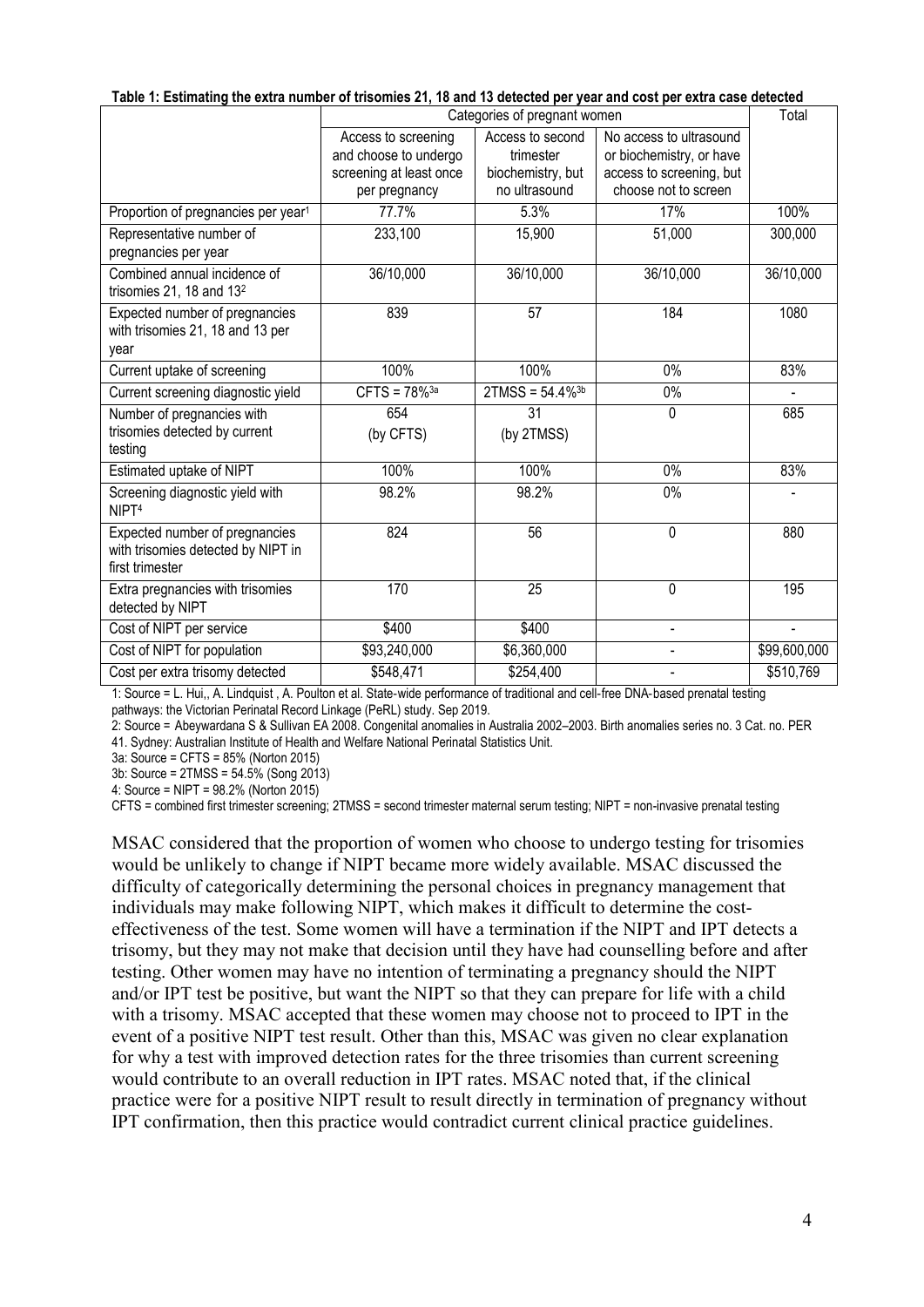MSAC acknowledged that the 'value of knowing' is important for many consumers, but, currently, this cannot be accurately costed using current health technology assessment methods.

MSAC acknowledged the clinical need for comprehensive access to screening as many women (23%) do not currently have access to, or undertake, first trimester ultrasound assessment. However, MSAC advised that the NIPT listing as proposed would have both unacceptable cost-effectiveness and unacceptable financial impact.

MSAC noted that current screening in the first and second trimester does not solely aim to assess the risk of trisomies. The effect of implementing NIPT on the ascertainment of the other targeted medical conditions with morbidity and mortality remains uncertain.

Given the slightly more favourable cost-effectiveness results in Table 1 for those pregnant women who have access to biochemistry but not to ultrasound and the larger improvement in screening effectiveness for these women, MSAC considered the possibility of an MBS item for NIPT which is limited geographically to women in rural and remote areas who may not have immediate access to ultrasound. MSAC considered that this might be worth pursuing if there is a demonstrated strong association between geographical location and utilisation of the ultrasound MBS items used for combined first trimester screening (CFTS). If this variation could also be shown to be linked to the expectation of lower rates of NIPT being paid for out-of-pocket women in rural and remote areas (for example associated with lower socioeconomic status), then this might strengthen this aspect of a greater benefit from MBSfunded access. The feasibility of implementing an MBS item descriptor targeting such women would also need to be explored.

#### **4. Background**

This is the first reconsideration of Application 1492. The original application requested MBS listing of non-invasive prenatal testing (NIPT) for "common" trisomies (21, 18, and 13) from the Royal College of Pathologists of Australasia (RCPA) and Roche Diagnostics.

At its July 2018 meeting, MSAC deferred its advice on public funding for NIPT for trisomies 21, 18 and 13 due to significant uncertainty regarding the proposed place of NIPT in the clinical management algorithm. In particular, MSAC was uncertain of how best to define the most suitable population of pregnant women to be eligible for funded testing, including whether and, if so, how this could be limited to a high-risk population (Application 1492 Public Summary Document [PSD] 2018, p1).

In November 2018, MSAC convened a Stakeholder Meeting where the key objectives were "to seek input from service requesters, providers and consumers on the place of NIPT in the clinical management algorithm, and on the most suitable population of pregnant women who should be eligible for funded testing". In brief, the following was discussed.

- **NIPT target population:** participants agreed that the target population for publicly funded NIPT should be all pregnant women, regardless of risk.
- **NIPT as add-on or replacement:** participants emphasised that NIPT should not replace the current CFTS, which comprises both ultrasound and biochemical testing, but should be an additional service.
- **Timing of NIPT and results:** participants discussed the timing of NIPT, which should be conducted from 10 weeks gestation at the earliest.
- **Potential changes in practice:** participants noted the dramatic reduction in invasive prenatal testing (amniocentesis and chorionic villus sampling) over recent years, with Medicare Benefits Schedule (MBS) funded testing declining from about 10,000 per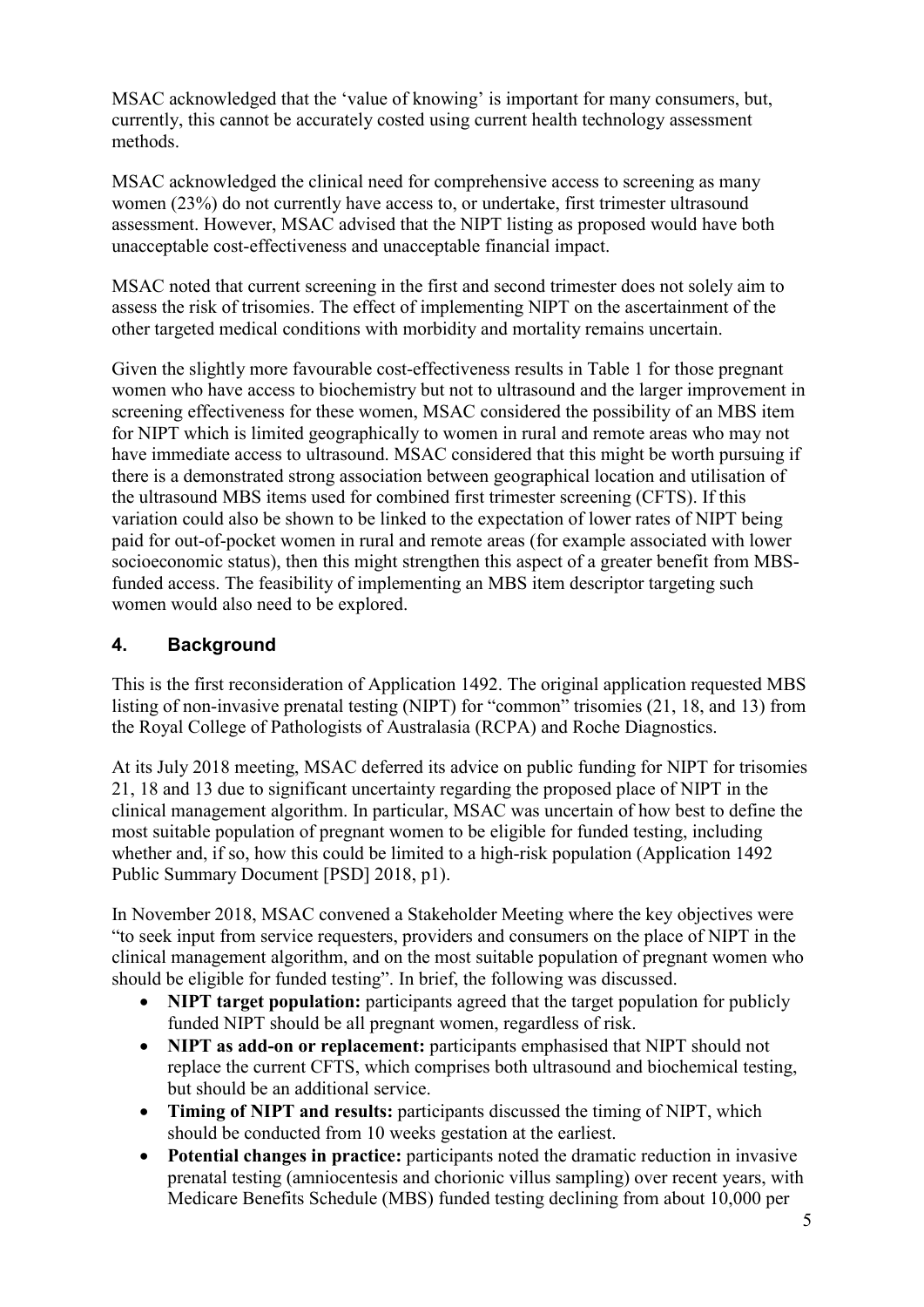year in 2011/12 to about 4000 in 2016/17, and that the advent of privately-funded NIPT is the most likely explanation for this.

- **Education for health professionals, including genetic counselling:** participants noted the importance of education for health professionals about NIPT itself (what it measures, how accurate it is), as well as genetic counselling for women before and after testing, which should already occur with current screening tests.
- **Access, equity and patient choice:** participants noted that NIPT is currently restricted to people who can afford to pay for it.
- **Future NIPT expansion:** participants agreed that the current proposal for NIPT was appropriately limited to the three trisomies 21, 18 and 13, but that future expansions were likely as the necessary evidence becomes available.
- **MBS item descriptor:** participants discussed potential issues for the proposed MBS item descriptor around sex chromosome aneuploidies, multiple pregnancies, number of tests per pregnancy, fetal fractions, and future technologies. [\(Final Stakeholder Meeting Minutes, pp 1-7\)](http://www.msac.gov.au/internet/msac/publishing.nsf/Content/1492-public).

## **5. Prerequisites to implementation of any funding advice**

This was unchanged. Refer to Application [1492 PSD 2018,](http://www.msac.gov.au/internet/msac/publishing.nsf/Content/1492-public) p3.

# **6. Proposal for public funding**

The proposed MBS item descriptor for NIPT of any pregnant woman is presented in Table 2, as modified by ESC. This item descriptor does not include any indication of the order that tests should be performed in pregnancy.

#### **Table 2: Proposed MBS item descriptor for NIPT for trisomies 21, 18 and 13, as modified by ESC in Application 1492** Category 6 – (Group P7 Genetics) – Pathology services

Non-invasive prenatal testing from the blood of a pregnant woman for the detection of the foetal aneuploidies, trisomy 21 (Down syndrome), trisomy 18 (Edward syndrome) and trisomy 13 (Patau syndrome) in trophoblastic or foetal DNA in the maternal circulation.

Fee: \$400

Source: Table 7 p14 of Application 1492 Public Summary Document

## **7. Summary of Public Consultation Feedback/Consumer Issues**

This was unchanged. Refer to Application 1492 PSD 2018, p4.

## **8. Proposed intervention's place in clinical management**

The clinical management algorithms for NIPT in any pregnant woman (primary testing) remains relevant for this application. Refer to Application 1492 PSD 2018, Figure 1 (NIPT primary screening in women in first trimester, p5) and Figure 2 (NIPT primary screening in women in second trimester, p7). The possible scenarios are as an add-on test (where positive result on either the existing screening tests or NIPT would lead to referral for IPT), or as replacement for all existing testing (which appears unacceptable), or as replacement of just the biochemistry component of existing testing (which appears acceptable to some but not all stakeholders). Victorian data indicates that, in usual clinical practice, NIPT is being used to replace biochemistry tests (>90% of NIPT were done without CFTS or second trimester maternal serum screening [2TMSS] biochemistry tests, Hui et al. 2019), but not to replace ultrasound (rates of 11-14 week ultrasound continued to rise after NIPT became available, Hui et al. Genet Med 2017).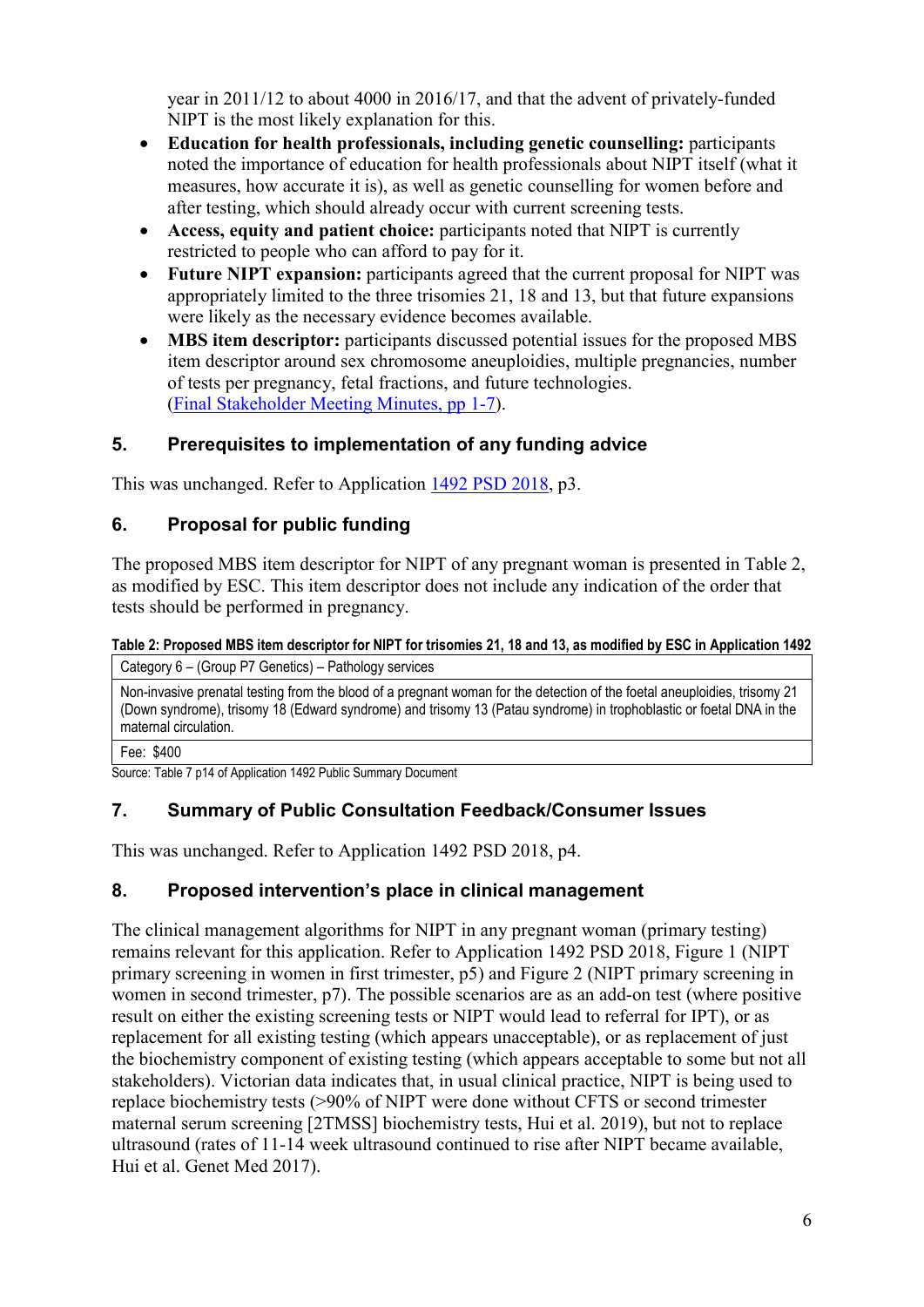### **9. Comparator**

The comparator for NIPT to diagnose trisomies in any pregnant woman remained unchanged from the previous application. Refer to Application 1492 PSD 2018, p9:

- combined first trimester screening (CFTS) at  $11+0$  to  $13+6$  weeks of pregnancy, which includes consideration of maternal age, ultrasound measurement of fetal nuchal translucency (NT); and maternal serum biochemical marker evaluation of ß-hCG and PAPP-A; and
- second trimester maternal serum screening (2TMSS) at 14 to 20 weeks of pregnancy, which includes a serum biochemical quadruple test of AFP, ß-hCG, unconjugated oestriol and inhibin A.

### **10. Comparative safety**

No specific safety outcomes are listed in original application, nor in the  $2<sup>nd</sup> CA$ . There are no physical safety concerns from NIPT (obtained from a maternal blood test), and there is potential for reduction in adverse effects from IPT (fetal loss, membrane rupture, bleeding) where a NIPT is negative for trisomies 12, 18 or 13. Of note, a large randomised trial (Malan et al. JAMA 2018) found no difference in miscarriage rate between arms randomised to NIPT +/- IPT (triage) vs IPT alone, indicating that it is possible that NIPT will not reduce iatrogenic euploid fetal losses (however, the low miscarriage rates in this trial means there is considerable uncertainty in the estimated difference between them).

There are potential psychological safety concerns from anxiety and depression after a positive test result, and after pregnancy loss (whether this is spontaneous pregnancy loss, procedurerelated pregnancy loss, or voluntary termination). There is no direct evidence on adverse consequences on patient outcomes from false positives and false negatives, and whether these differ for NIPT vs its comparator. There is also no evidence on the consequences of incidental findings on sex chromosome aneuploidies and other conditions which are not being targeted.

#### **11. Comparative effectiveness**

A systematic literature search was conducted and no studies were identified which reported on the sensitivity and specificity of a combination of NIPT and CFTS/ 2TMSS. However, the search identified 14 relevant publications, including:

- three systematic reviews and health technology assessments (HTAs)
- eight "paired design" studies comparing NIPT with standard screening for trisomies 21, 18 and 13 (including three publications not considered in the first MSAC 1492 CA versus a reference standard). Chorionic villus sampling (CVS) and amniocentesis was included as the reference standard in all studies, six studies also included neonatal evaluation and two studies additionally included assessment of the products of conception. In the absence of studies reporting the sensitivity and specificity of a combination of NIPT and CFTS/2TMSS, these studies were used to estimate these characteristics.
- one randomised trial (Kagan et al. Ultrasound in Obstetrics and Gynecology 2018; 51:437-444) of NIPT in combination with ultrasound (US) versus current practice of CFTS (i.e. including ultrasound) in women with a normal ultrasound. This trial effectively looked into replacing the serum screening component of current practice
- one additional randomised trial was not identified by the search as a comparison of NIPT + IPT vs IPT alone in high risk women (Malan et al. JAMA 2018; 320:557- 565).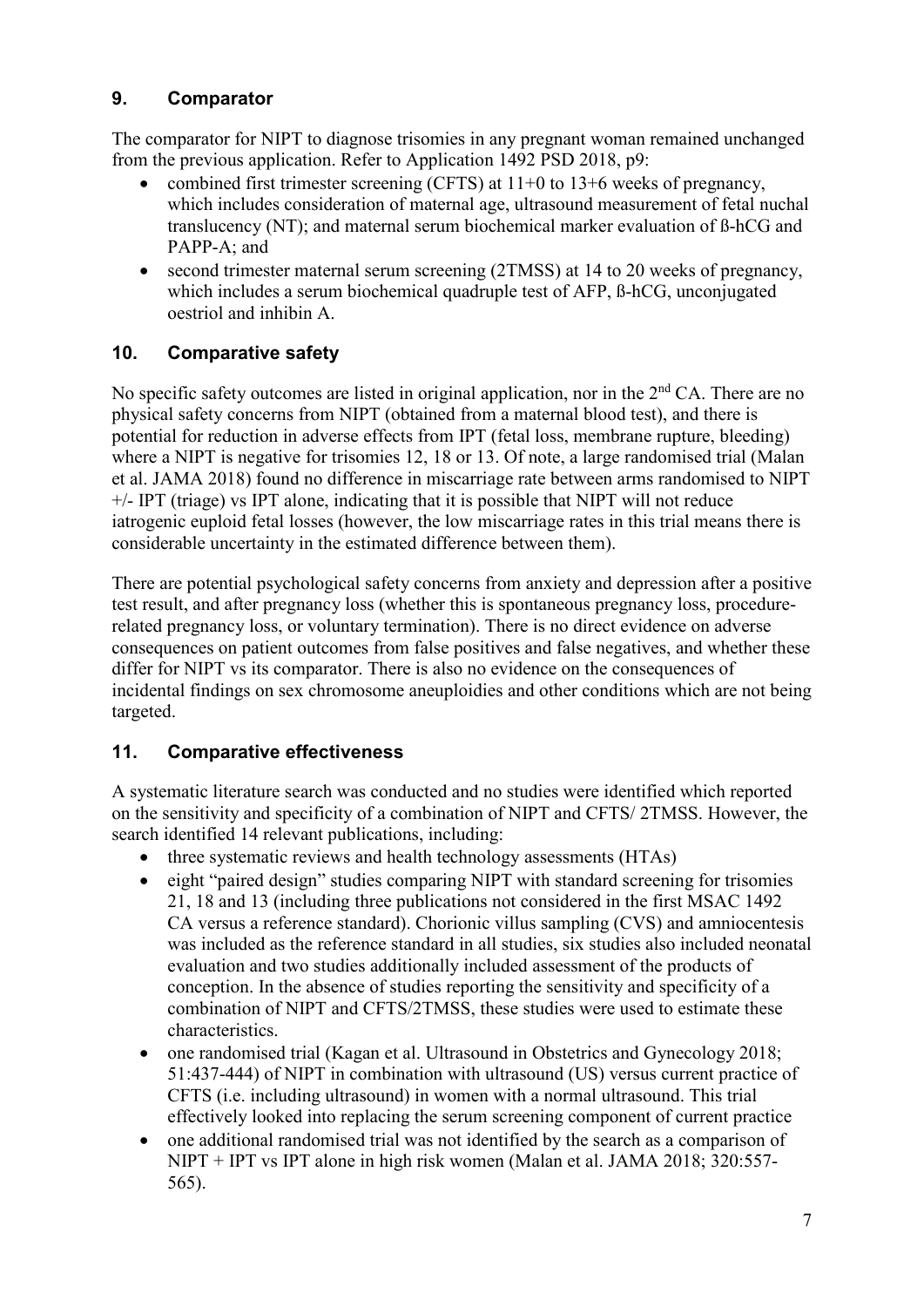#### *Diagnostic performance (sensitivity and specificity) of combination tests*

The results of the sensitivity and specificity of each of the individual tests (NIPT and CFTS/2TMSS) and the estimates for the combination of tests are presented in Table 3.

| <b>Study ID</b>          | N analysed       | <b>Result</b> | <b>NIPT [95%CI]</b>                  | <b>CFTS [95%CI]</b>             | CFTS+NIPT#                  | Difference*           |
|--------------------------|------------------|---------------|--------------------------------------|---------------------------------|-----------------------------|-----------------------|
| 1,949<br>Nicolaides 2012 |                  | Sensitivity   | 100% [69, 100]                       | 100% [69, 100]                  | 100%                        | $0\%$                 |
|                          |                  | Specificity   | 99.9% [99.9, 100]                    | 95.5% [94, 96]                  | 95.4%                       | $-0.1%$               |
| Norton 2015              | 15,841 (T21;T18) | Sensitivity   | 98.0% [89, 100]<br>98.2% [95, 100]** | 78.0% [64, 88]                  | 99.6%<br>99.6%              | $+21.6%$              |
|                          | 11,185 (T13)     | Specificity   | 99.9% [100, 100]<br>96.7% [96, 97]** | 94.1% [94, 95]                  | 94.0%<br>91.0%              | $-0.1%$<br>$-3.1\%**$ |
| Quezada 2015             | 2856 (CFTS)      | Sensitivity   | 91.5% [80, 98]<br>100% [100, 100]**  | 100% [100, 100]                 | 100%<br>100%                | $0\%$                 |
|                          | 2818 (NIPT)**    | Specificity   | 99.9% [99, 100]<br>98.2% [98, 99]**  | 95.6% [94, 95]                  | 95.9%<br>94.2%              | $-0.1%$<br>$-1.8%$ ** |
| Costa 2018 <sup>^</sup>  | 789              | Sensitivity   | 100 [100, 100]                       | 71% [38, 100]                   | 100%                        | $+28%$                |
|                          |                  | Specificity   | 100 [100, 100]                       | 93% [92, 95]                    | 93%                         | $0\%$                 |
| <b>Study ID</b>          | N analysed       | <b>Result</b> | <b>NIPT [95%CI]</b>                  | 2TMSS [95%CI]                   | 2TMSS +NIPT                 | <b>Difference</b>     |
| Song 2013                | 1741             | Sensitivity   | 100.0% [100, 100]                    | 54.5% [23, 83]                  | 100%                        | $+45.5%$              |
|                          |                  | Specificity   | 99.9% [99, 100]                      | 86.0% [84, 88]                  | 85.9%                       | $-0.1%$               |
| <b>Study ID</b>          | N analysed       | Result        | <b>NIPT [95%CI]</b>                  | <b>CFTS or 2TMSS</b><br>[95%CI] | <b>CFTS/2TMSS</b><br>+NIPT# | <b>Difference</b>     |
| Bianchi 2014             | 1912 (SS)        | Sensitivity   | 100.0% [100, 100]                    | 100.0% [100, 100]               | 100%                        | $0\%$                 |
|                          | 1952 (NIPT)      | Specificity   | 99.8% [99, 100]                      | 98.2% [98, 99]<br>98.0%         |                             | $-0.2%$               |
| Langlois 2017^           | 1152             | Sensitivity   | 100.0% [100, 100]                    | 83.3% [54, 100]                 | 100%                        | $+16.7%$              |
|                          |                  | Specificity   | 99.8% [99, 100]                      | 94.5% [93, 96]                  | 94.3%                       | $-0.2%$               |
| Pérez-Pedregosa          | 581 (SS)         | Sensitivity   | 100.0% [100, 100]                    | 88.2% [73, 100]                 | 100%                        | $+11.8%$              |
| 2015^                    | 579 (NIPT)       | Specificity   | 100.0% [100, 100]                    | 96.2% [95, 97]                  | 96.2%                       | $0\%$                 |

**Table 3: Updated results of trials comparing NIPT and CFTS or 2TMSS for trisomies 21, 18 and 13 against the reference standard in unselected population of pregnant women**

\* calculated with respect to standard prenatal screening+NIPT vs standard prenatal screening alone

\*\* based on the recalculated data presented in EUnetHTA (2018) accounting for "no-call" results (test failures, low-quality samples, indeterminate results)

# the online calculator does not return 95% CI

^ newly identified studies, not included in first CA

CFTS = combined first trimester screening; 2TMSS = second trimester maternal serum testing; SS=standard screening; CI = confidence interval; NIPT = non-invasive prenatal testing; T21=trisomy 21; T18=trisomy18; T13 = trisomy 13

The 2<sup>nd</sup> CA stated it appears that a combination of CFTS/2TMSS and NIPT is superior to CFTS/2TMSS in terms of sensitivity but inferior to CFTS/2TMSS in terms of specificity. However, it noted the included studies were low-quality and results should be interpreted with caution.

#### *Implications of the combination of CFTS/2TMSS and NIPT to clinical practice*

No studies were identified that reported on the implications of a combination of NIPT and standard screening in an unselected population, with respect to the impact on IPT referrals. On the basis that the stakeholders noted (as per the ratified minutes of this meeting) "… that healthcare providers should be ... advised to act on the highest-risk results rather than assume a reduced risk", and the fact that the combination of tests reduces specificity, this should result in an increase in IPT referrals. The base case of the economic evaluation, which is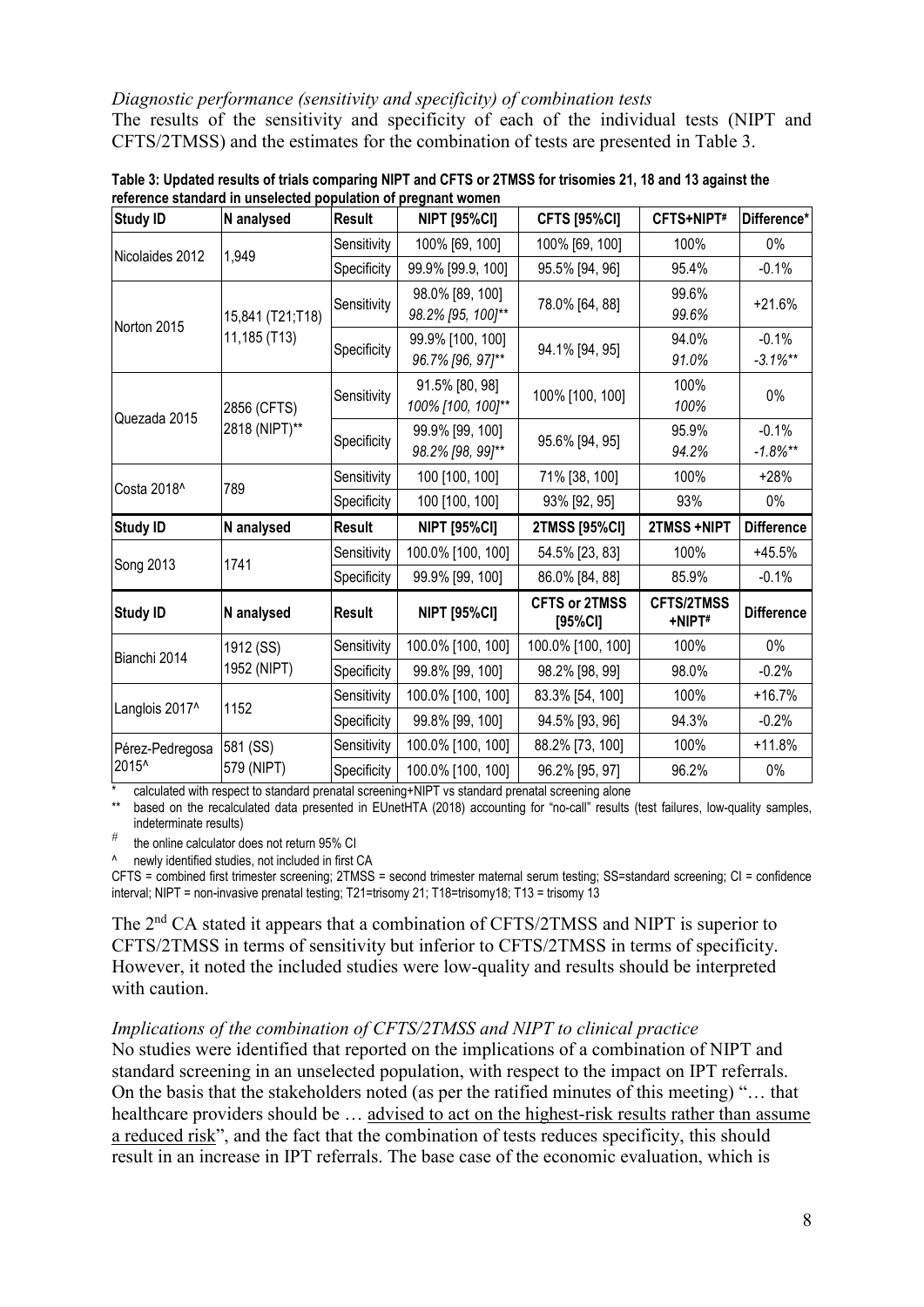based on sensitivity and specificity, therefore assumes an increase in IPT referral with the combination of NIPT and standard practice compared with standard practice alone.

However, this contradicts the observed trend of declining rates of IPT over time (based on MBS usage data). Possible explanations for this could be: (i) NIPT may be used as a partial replacement of CFTS/2TMSS (Victorian data indicate >90% NIPTs are done without biochemistry (Hui et al 2019)), or (ii) women may be making decisions on the basis of a positive NIPT result without confirming the diagnosis through IPT (Victorian data indicate only 48.5% of pregnancies with high risk NIPT result had IPT (Hui et al 2019)). There is extensive international and Australian literature that investigates the declining trends in the rate of invasive diagnostic procedures since the introduction of self-funded NIPT. The epidemiological estimates range from 39.6% (based on the State of Victoria data) to over 50% (based on the Canadian and Dutch data). Canada and the Netherlands introduced subsidised NIPT in a high-risk population in 2014 and 2017, respectively. The Netherlands recommended NIPT as a first-line screening test for trisomies 21, 18 and 13 instead of the combined test (Prenatal screening, Health Council of the Netherlands, December 2016), however only women with high risk ( $>1:200$ ) are fully reimbursed, while the remainder are entitled to a subsidy (Appendix VI). Randomised controlled trial data on the other hand, suggest the expected decline could be over 80%. In the Kagan et al trial (2018), use of NIPT instead of biochemistry tests in women with normal ultrasound led to 84% relative reduction in IPT rate (absolute rates 1.7% vs 0.3%, considerable uncertainty in estimates due to small numbers of IPT). In the Malan et al trial (2018), use of NIPT to triage for IPT led to 89% relative reduction in IPT rates (absolute rates 76.5% vs 8.3%).

The 2<sup>nd</sup> CA noted there is only indirect evidence that, following MBS listing of NIPT, the rates of referral to IPT would decrease even further in comparison to the currently observed decline. The magnitude of any potential further decline (as proposed by stakeholders) would in part, depend on the number of women who would not self-fund NIPT. It is also possible that NIPT is considered by some to be sufficiently convincing as to substitute for IPT (that is, a diagnostic test rather than a screening test). Clinical guidelines<sup>[1](#page-8-0)</sup> and the Stakeholder Meeting<sup>[2](#page-8-1)</sup> strongly recommend diagnostic testing with IPT prior to any management decisions, however Victorian data indicates that >50% of NIPTs are not confirmed by IPT (Hui et al 2019).

#### *Discordant results and their influence on clinical management*

Two comparative studies (Costa 2018 and Langlois 2017; reporting the diagnostic accuracy of NIPT compared with CFTS or CFTS+2TMSS, respectively versus the reference standard) provided primary data on concordance or discordance of results of the NIPT and standard practice. These data were included in the calculation of the observed rate of IPT versus a hypothetical rate of IPT referrals based on positive results of the combination of screening procedures plus the cases where NIPT, even after the second attempt, produced a "no-call" (test failures, low-quality samples, or indeterminate results) outcome. However, the  $2<sup>nd</sup> CA$ noted the data was insufficient to draw any reliable conclusions about the implications for referrals to IPT and interpreting discordant results between screening procedures.

<span id="page-8-0"></span> <sup>1</sup> The Royal Australian and New Zealand College of Obstetricians and Gynaecologists (RANZCOG) 2018 Guidelines provide a consensus-based recommendation: "Diagnostic testing with amniocentesis or chorionic villus sampling should be recommended prior to definitive management decisions (e.g. termination of pregnancy) in cases of "increased chance" screening results, including cfDNA-based screening (RANZCOG 2018, p12).

<span id="page-8-1"></span><sup>2</sup> The Stakeholder meeting noted that *"…NIPT does not replace invasive testing – amniocentesis or CVS will still be recommended for women"* (Stakeholder Meeting Minutes Nov 2018, p4).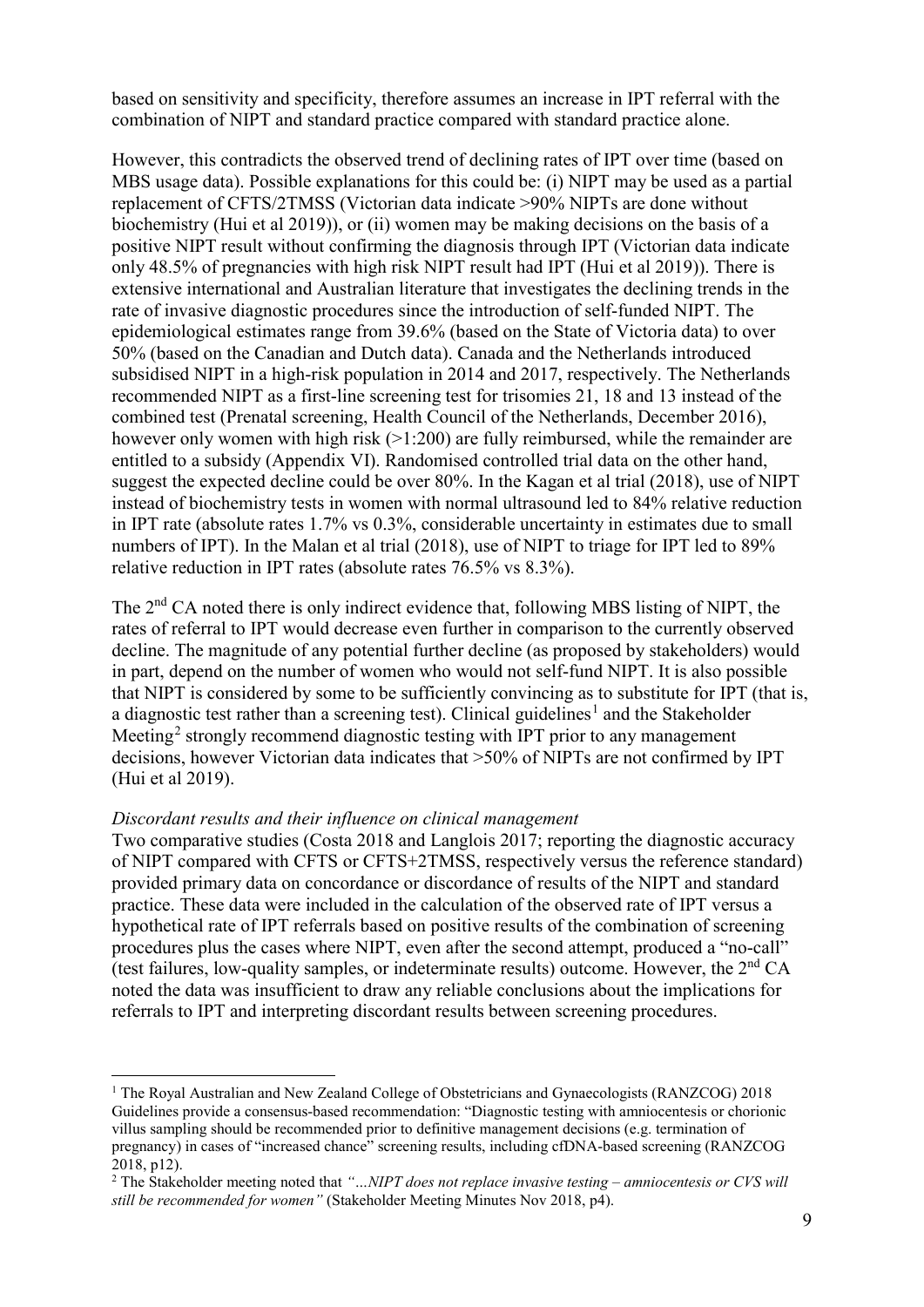#### *Pre-MSAC response*

Roche stated that a screening model in which both CFTS and NIPT are done simultaneously, with an abnormal result in either being deemed a "positive screen", does not represent clinical practice.

The RCPA stated the  $2<sup>nd</sup> CA$  should have analysed the more realistic clinical practice scenario where the intervention of NIPT alone (in conjunction with ultrasound [US]) is compared to CFTS alone as the comparator (in conjunction with US). In all studies bar one included in the 2nd CA, the sensitivity and specificity of NIPT alone was superior when compared to CFTS alone. The recent retrospective analysis of Victorian data conducted by Hui et al (2019) reiterates this, reporting a superior sensitivity and specificity for the combined trisomies (T21/13/18) of 100% and 99.9% for NIPT, compared to 89.6% and 97.3% for CFTS, respectively.

#### **12. Economic evaluation**

The updated economic evaluation is a cost-consequences analysis (CCA) that utilised the Deloitte model presented in the previous CA (Table 4).

| Perspective                           | Health care system                                                                                                                                                                                                                                                                                                                                                    |
|---------------------------------------|-----------------------------------------------------------------------------------------------------------------------------------------------------------------------------------------------------------------------------------------------------------------------------------------------------------------------------------------------------------------------|
| Intervention (base case)              | A combination of current prenatal screening (CFTS in the first trimester) and<br>NIPT for detecting trisomies 21, 18 or 13                                                                                                                                                                                                                                            |
| Intervention (scenario analyses)      | 1. A combination of current prenatal screening (CFTS in the first trimester or<br>2TMSS in the second trimester) and NIPT<br>2. NIPT alone<br>3. A combination of NIPT and ultrasound (for NT) in the first trimester                                                                                                                                                 |
| Comparator (base case)                | Current prenatal screening (CFTS in the first trimester)                                                                                                                                                                                                                                                                                                              |
| <b>Comparator (scenario analysis)</b> | 1. CFTS in the first trimester or 2TMSS in the second trimester<br>2. CFTS (including ultrasound)<br>3. Ultrasound (for NT) in the first trimester                                                                                                                                                                                                                    |
| Type of economic evaluation           | Cost-consequences analysis                                                                                                                                                                                                                                                                                                                                            |
| Sources of evidence (base case)       | Outcome of the systematic literature search in the 'paired' design studies that<br>administered both types of screening (CFTS in the first trimester) and NIPT in<br>the same cohort of unselected patients (relying on the EUnetHTA<br>recalculations of Norton 2015, which had the largest study population of<br>unselected women, as the main source of evidence) |
| <b>Time horizon</b>                   | Pregnancy duration                                                                                                                                                                                                                                                                                                                                                    |
| <b>Outcomes</b>                       | Number of fetal aneuploidy pregnancies correctly identified (true positive and<br>negative cases, number of invasive procedures avoided, number of fetal<br>aneuploidy cases undetected (at birth); number of procedure-related<br>miscarriages avoided                                                                                                               |
| Methods used to generate results      | Cohort-expected value analysis                                                                                                                                                                                                                                                                                                                                        |
| <b>Discount rate</b>                  | Not applicable                                                                                                                                                                                                                                                                                                                                                        |
| Software package used                 | Microsoft EXCEL 2013                                                                                                                                                                                                                                                                                                                                                  |

**Table 4: Summary of the updated economic evaluation**

The total costs and outcomes, and incremental costs and outcomes with respect to the base case scenario where a combination of CTFS+NIPT in an unselected population was assessed against standard screening (CFTS) as a comparator is presented in Table 5.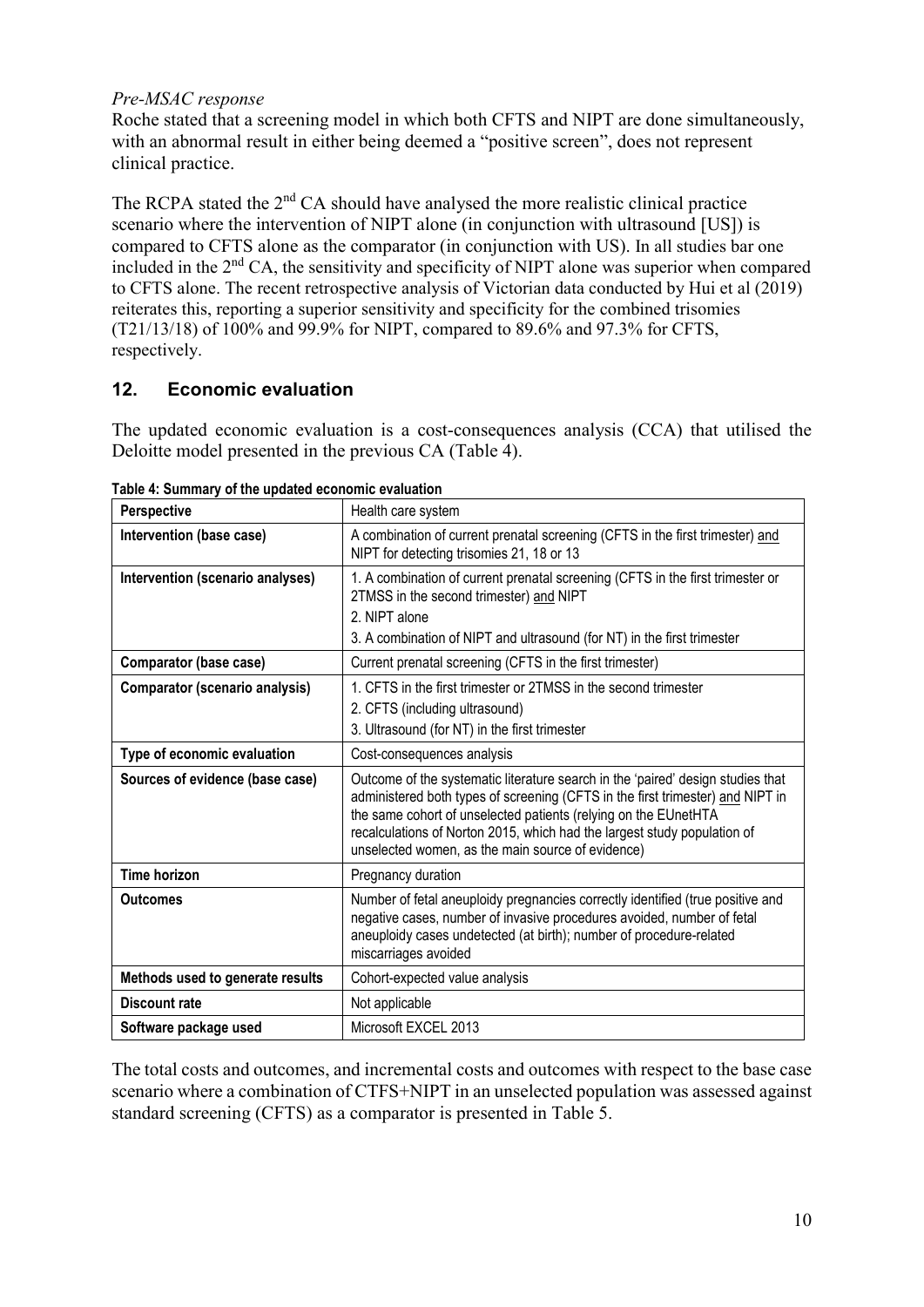|                                                                            | <b>CFTS + NIPT</b> | <b>CFTS</b> | Incremental cost/<br>effectiveness | <b>ICER</b><br>(per unit of<br>outcome) |
|----------------------------------------------------------------------------|--------------------|-------------|------------------------------------|-----------------------------------------|
| Cost (including GP/specialist<br>visits/testing/miscarriages/terminations) | \$765              | \$337       | \$427                              |                                         |
| Total correct diagnoses                                                    | 0.90               | 0.94        | $-0.04$                            | CFTS dominates                          |
| True positives                                                             | 0.0037             | 0.0029      | 0.0008                             | \$540,528                               |
| True negatives                                                             | 0.90               | 0.940       | $-0.04$                            | CFTS dominates                          |
| Invasive procedures [avoided]                                              | 0.08               | 0.05        | $-0.03$                            | CFTS dominates                          |
| Number of procedure-related<br>miscarriages                                | 0.00011            | 0.00007     | 0.00004                            | <b>CFTS</b> dominates                   |
| [Decrease in the] Number of trisomy<br>cases missed                        | 0.00001            | 0.00056     | $-0.00053$                         | \$784,689                               |

**Table 5: Results of the updated modelled economic evaluation comparing CFTS+NIPT vs CFTS (Norton, 2015)**

The 2<sup>nd</sup> CA stated that, in terms of the total number of fetal aneuploidies correctly identified and number of invasive procedures avoided (and unlike in the original model), results of the updated model were robust to the variations in the cost of NIPT, the failure rate of the repeat NIPT and the sensitivity and specificity of the comparator tests when univariate sensitivity analysis was performed.

To address uncertainty about the place of NIPT in the clinical pathway, two scenario analyses were conducted:

- In Scenario 1, women from an unselected population have a choice of either NIPT or CFTS and if the result of the test for a woman is positive, invasive testing is offered. The implicit assumption is that NIPT would completely replace CFTS (informed by the model in the previous CA, and consistent with the Norton, 2015 study design). The results indicate that the estimated incremental cost of correctly identifying an additional trisomy case (true positive) would be \$113,448 and the estimated incremental cost of not missing one additional trisomy case (false negative) is expected to be \$375,065.
- In Scenario 2, all women from an unselected population undergo ultrasound (US) for nuchal translucency (NT), which may or may not be followed by NIPT; if results are positive on either of the tests, an invasive procedure is offered. The results indicate US dominates (is less costly and more effective) for both correctly identifying an additional trisomy case (true positive) and not missing one additional trisomy case (false negative).

#### *Pre-MSAC response*

Roche observed the 2<sup>nd</sup> CA's economic evaluation set the time horizon at delivery. Roche stated it is appropriate that MSAC takes a longer-term view as the birth of a child with major disability constitutes a cost to the community. This is one of the considerations of couples deciding whether to have prenatal testing for genetic disorders.

The RCPA stated that in reality, the option deemed most clinically appropriate for expectant mothers is in fact, Scenario 2: a first trimester US followed by, or in conjunction with, NIPT, with NIPT replacing the biochemistry component of existing testing (Hui et al. 2019). Most guidelines, as stated in the 2nd CA, emphasise the importance of US, which can detect congenital abnormalities other than the trisomies. Unfortunately the  $2<sup>nd</sup> CA$  only modelled the economic analysis of NIPT and US, compared to US alone, rather than NIPT and US compared to CFTS and US. Whilst the College acknowledged that women in rural and remote communities may have limited access to ultrasound, it noted that the majority of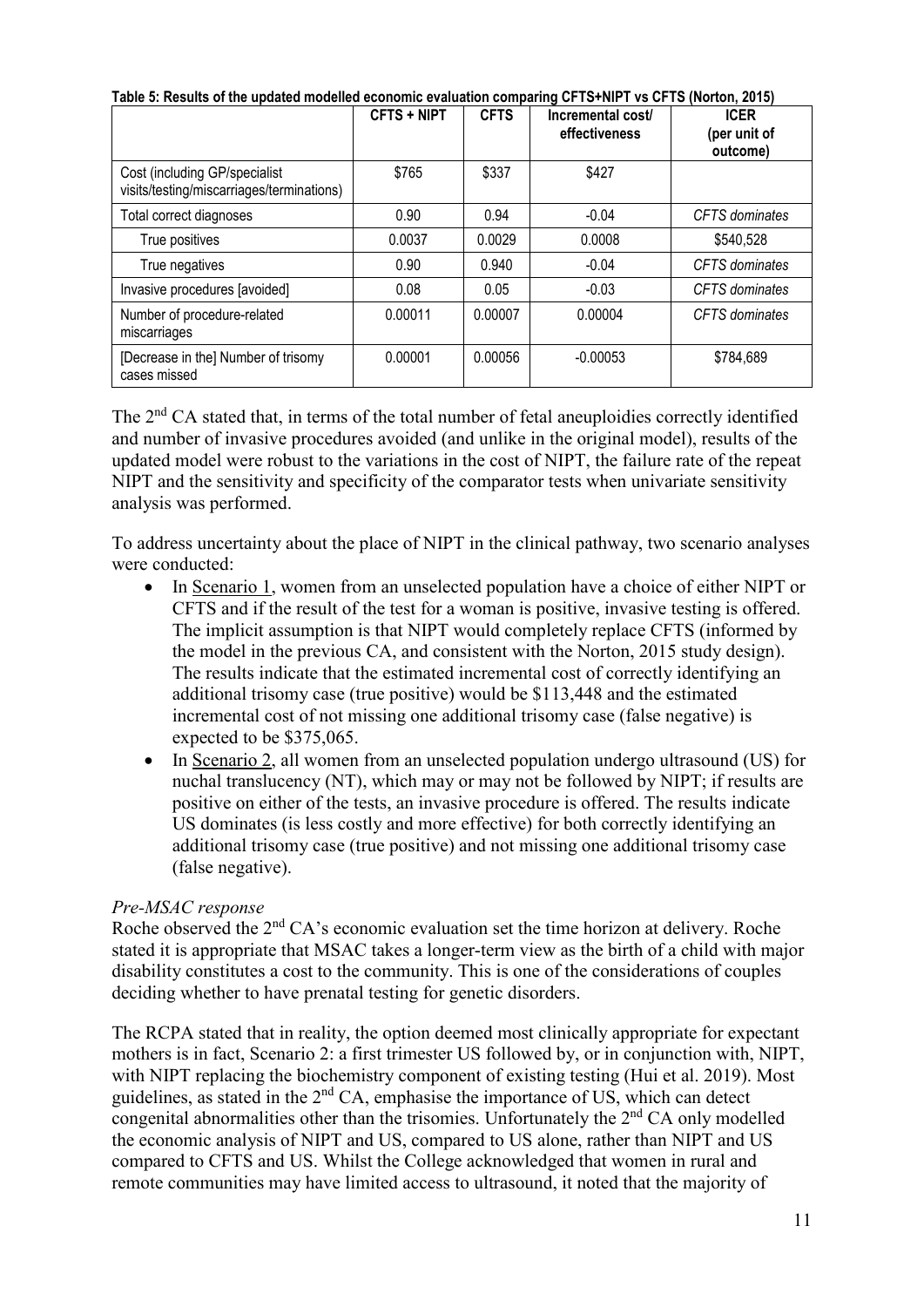guidelines recommend that NIPT should only be performed after, or in conjunction with, an US.

### **13. Financial/budgetary impacts**

An epidemiological approach was used to estimate the financial implications of universally funding NIPT for trisomies 21, 18 and 13. Financial implications reflected the assumptions underlying the base case and two scenario analyses in the economic evaluation. Base case results relating to the combined NIPT+CFTS screening tests assumed the uptake of first and second trimester screening was 83% [based on estimates in the literature; Table 6]); the results were sensitive to this assumption.

| Number of services/                                                                               | 2017-18     | 2018-19     | 2019-20     | 2020-21           | 2021-22     | 2022-23     | 2023-24      |
|---------------------------------------------------------------------------------------------------|-------------|-------------|-------------|-------------------|-------------|-------------|--------------|
| lcost                                                                                             |             |             | Year 1      | Year <sub>2</sub> | Year 3      | Year 4      | Year 5       |
| CFTS services (68%)                                                                               | 182,758     | 185,754     | 188,976     | 192,372           | 195,942     | 199,437     | 202,722      |
| 2TMSS services (32%)                                                                              | 86,004      | 87,414      | 88,930      | 90,528            | 92,208      | 93,852      | 95,398       |
| Number of screening services<br>(uptake rate 83%, Hui (2016)                                      | 268,762     | 273,167     | 277,906     | 282,900           | 288,150     | 293,289     | 298,120      |
| Cost of CFTS* (\$)                                                                                | 17,049,052  | 17,328,498  | 17,629,106  | 17,945,903        | 18,278,939  | 18,604,934  | 18,911,391   |
| Cost of 2TMSS* (\$)                                                                               | 4,038,955   | 4,105,157   | 4,176,371   | 4,251,421         | 4,330,318   | 4,407,547   | 4,480,147    |
| Total cost of CFTS/2TMSS*(\$)                                                                     | 21,088,007  | 21,433,655  | 21,805,477  | 22,197,324        | 22,609,258  | 23,012,481  | 23,391,539   |
| Cost of invasive procedures<br>(IPT*) constant trend (\$)                                         | 1,750,766   | 1,750,766   | 1,750,766   | 1,750,766         | 1,750,766   | 1,750,766   | 1,750,766    |
| Total cost of CFTS/2TMSS*+IPT*<br>constant trend (\$)                                             | 22,838,773  | 23,184,421  | 23,556,244  | 23,948,090        | 24,360,024  | 24,763,248  | 25, 142, 305 |
| Cost of NIPT* (\$)                                                                                | 91,379,080  | 92,876,848  | 94,488,040  | 96,186,000        | 97,971,000  | 99,718,260  | 101,360,800  |
| Cost of US* in CFTS (\$)                                                                          | 15,991,339  | 16,253,448  | 16,535,407  | 16,832,550        | 17,144,925  | 17,450,696  | 17,738,140   |
| Cost of invasive procedures<br>(IPT*) declining trend (\$)                                        | 2,059,725   | 1,853,753   | 1,647,780   | 1,441,808         | 1,132,849   | 720,904     | 411,945      |
| Total cost of NIPT*+US*+2TMSS*<br>+IPT* declining trend (\$)                                      | 113,469,099 | 115,089,206 | 116,847,598 | 118,711,779       | 120,579,092 | 122,297,406 | 123,991,032  |
| Incremental cost of NIPT* to US*<br>+2TMSS*+IPT*, i.e. replacing all<br>biochemistry of CFTS (\$) | 90,630,326  | 91,904,785  | 93,291,354  | 94,763,688        | 96,219,068  | 97,534,159  | 98,848,727   |

**Table 6: Net cost of a combination of NIPT and CFTS to MBS (based on uptake rate of 83%)**

\* 85% of the total

CFTS = combined first trimester screening; 2TMSS = second trimester maternal serum testing; NIPT = non-invasive prenatal testing; US=ultrasound

Source: Tables 21 and 22, pp43-45 of 2nd CA

*Note the declining trend relates to the reduction in the rate of invasive diagnostic procedures since the introduction of self-funded NIPT; Although there is no direct evidence of NIPT resulting in decreases in the number of invasive procedures, the estimates range from 39.6% (based on the State of Victoria data) to over 50% (based on the Canadian and Dutch data). (p4, 2nd CA)*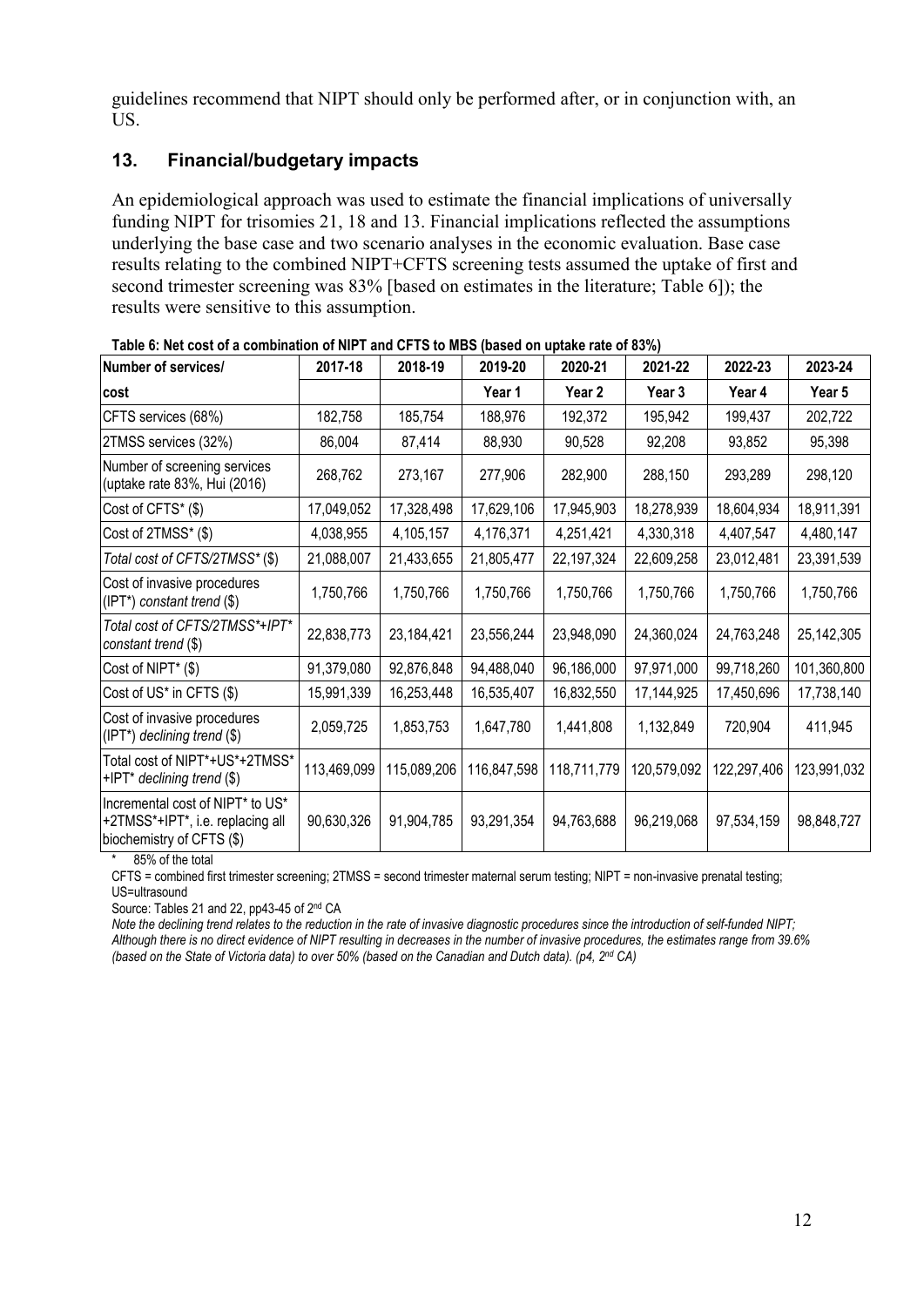## **14. Key issues from ESC for MSAC**

| <b>ESC</b> key issue                             | <b>ESC</b> advice to MSAC                                                                                                                                                                                                                                                                                                                                            |
|--------------------------------------------------|----------------------------------------------------------------------------------------------------------------------------------------------------------------------------------------------------------------------------------------------------------------------------------------------------------------------------------------------------------------------|
| Likely level of NIPT<br>uptake                   | Using data from Western Australia, South Australia and Victoria, 80–85%<br>appears likely, but is uncertain.                                                                                                                                                                                                                                                         |
| Specificity and sensitivity<br>of the test       | The combination of combined first trimester screen (CFTS)/ second<br>trimester maternal serum screening (2TMSS) and non-invasive prenatal<br>testing (NIPT) has superior sensitivity but inferior specificity for trisomy<br>risk assessment and diagnosis compared to CFTS/2TMSS alone (for<br>trisomy risk assessment), which are acceptable for prenatal testing. |
| Interpretation of NIPT                           | Results of NIPT need to be communicated in such a way that it is not<br>interpreted as a diagnostic test. Similar to CFTS/2TMSS it should be<br>regarded as a screening test thus requiring referral to invasive prenatal<br>testing (IPT) as necessary to inform clinical decision making.                                                                          |
| Cost-effectiveness of the<br>test                | In Scenario 1 (screening), the ICERs are \$113,000 for correctly<br>identifying an additional trisomy case (true positive) and \$375,000 for not<br>missing one additional trisomy case (false negative). In Scenario 2<br>(ultrasound), ultrasound is dominant.                                                                                                     |
| Uncertainty regarding the<br>budget implications | Considerable uncertainty exists around the financial implications.                                                                                                                                                                                                                                                                                                   |

ESC noted that the combination of combined first trimester screen (CFTS)/ second trimester maternal serum screening (2TMSS) and non-invasive prenatal testing (NIPT) has superior sensitivity but inferior specificity (compared with CFTS/2TMSS alone). ESC considered superior sensitivity to be more important for a screening test, because the purpose of screening is to minimise false negatives rather than false positives. However, ESC also questioned whether NIPT may be incorrectly interpreted by some parents and clinicians as a diagnostic test (and thus directly informing clinical decision making for the specified trisomies without referral for invasive prenatal testing [IPT] of amniocentesis or chorionic villus sampling). This is in contrast to CFTS/2TMSS which is usually correctly regarded as a screening test sufficient only to report age-adjusted risk of trisomies and thus requiring referral to IPT as necessary to inform clinical decision making.

ESC also considered the effects of NIPT on invasive prenatal testing (IPT) referral rates for trisomies in two scenarios:

- 1. NIPT replacing CFTS/2TMSS
- 2. NIPT replacing the first trimester biochemical assays, but retaining the first trimester ultrasound in order to assess the risk of medical conditions other than trisomies.

In the two scenarios, it was assumed that a positive NIPT identifying one of the three trisomies tested for would be followed by a confirmatory IPT.

ESC considered Scenario 1 to be unrealistic, as guidelines and expert opinion do not support replacing ultrasound with NIPT as ultrasound may detect important structural abnormalities that are unrelated to trisomy 21, 18 or 13. The 2TMSS also screens for the risk of abdominal wall and neural tube defects in addition to risk of trisomies and so is not entirely substitutable by NIPT. ESC considered Scenario 2 to be more plausible, as some guidelines and expert advice suggest that NIPT could replace biochemical testing for trisomies 21, 18 and 13.

Data from Victoria, overseas, the stakeholders meeting and randomised controlled trials suggest that introducing NIPT would result in a 40% to 89% reduction in IPT referrals,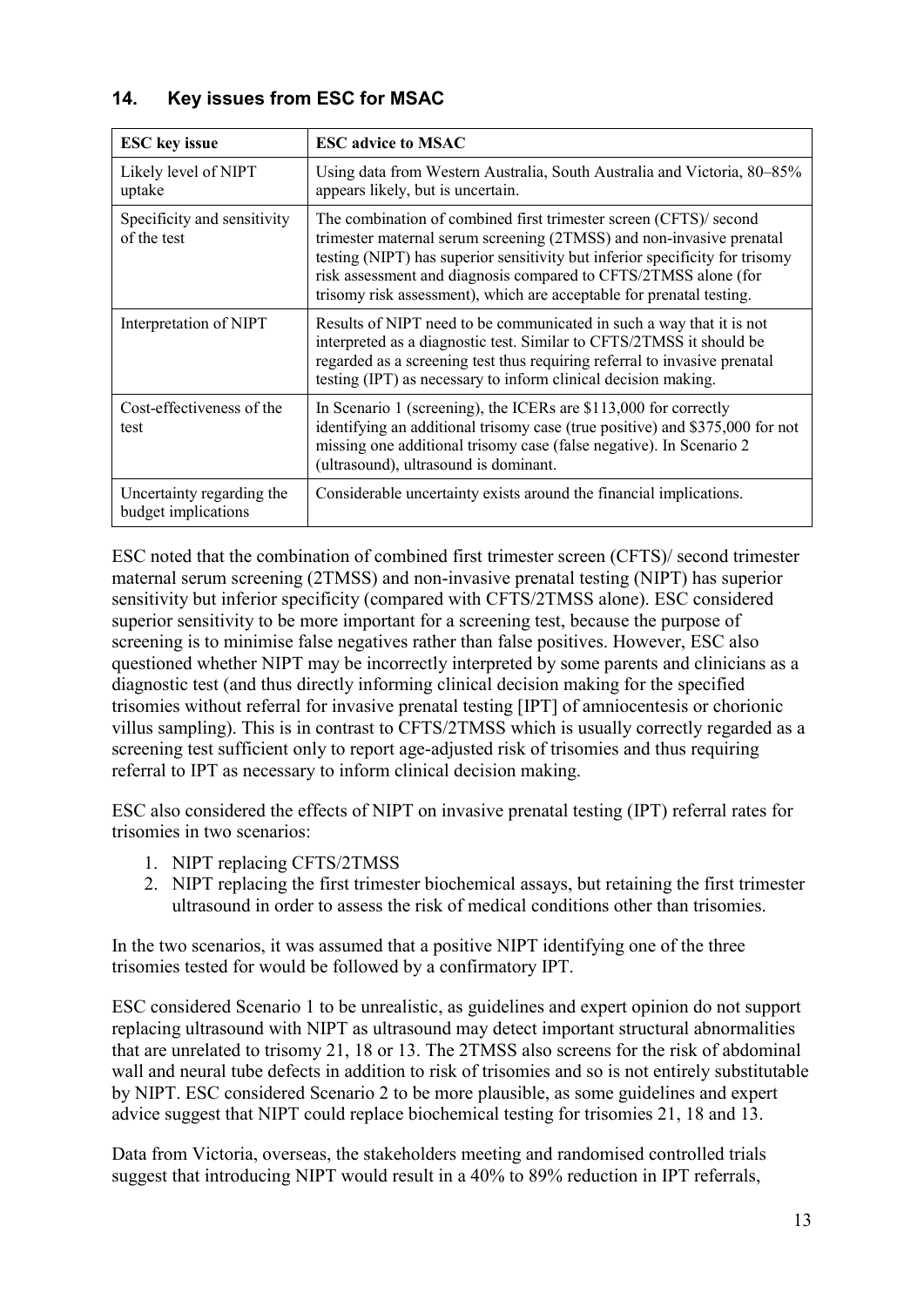although ESC noted the populations for each data source were different. Thus, the predicted reduction in IPT rates remains uncertain.

ESC noted the stakeholders' strong preference for universal NIPT testing over contingent screening, but noted the high incremental financial cost of an NIPT testing program (\$93.3– 98.8 million each year over 5 years for an assumed uptake rate of 83%, full replacement of the biochemistry component of CFTS, and a declining trend in IPT rates). ESC noted Roche's preference for contingency testing to be included in the application.

ESC noted the two financial impacts presented, and the uncertainty associated with the possible increase in referrals due to MBS listing of NIPT and clinical advice acting on the highest risk result from either of the screening tests. ESC also noted that costs associated with obstetrician consultations, terminations, miscarriages, invasive procedure-related complications or any other medical services were not included in the calculations.

ESC noted the consumer feedback regarding the application, in particular, concern from Down Syndrome Australia and a parent about the ethical issues of universal screening (see Section 15, "Other significant considerations", below).

ESC noted that, overall, this 2<sup>nd</sup> CA addressed most of MSAC's concerns from the first CA, but considerable uncertainty remains regarding the proposed place of NIPT in the clinical algorithm, the likely extent of NIPT uptake, the extent of reduction in IPT rates and the size of the budget implications.

## **15. Other significant factors**

The health utilities for terminating a pregnancy, having (or not having) a child with one of the trisomies 21, 18 or 13, and the duration of psychological outcomes related to test or pregnancy loss are not known, and so it is difficult to weigh up the relative value of these outcomes. There are significant ethical considerations to prenatal genetic testing that should inform any decision for voluntary termination of a fetus with trisomy 21, 18 or 13. There remains a need for adequate pre- and post-test counselling to ensure the decision is informed and that psychological support is available. There is also the potential for increased stigmatisation of people with trisomies 21, 18 or 13 and their families with the use of NIPT. This concern was based on consumer input from Down Syndrome Australia and a parent.

#### **16. Applicant's comments on MSAC's Public Summary Document**

The RCPA had no comment.

Roche is disappointed with the conclusion that the lack of cost-effectiveness precludes funding of non-invasive prenatal testing (NIPT) and is concerned about the implications this has for the equity of care for pregnant women across Australia. MSAC has previously accepted the efficacy and comparative superiority of NIPT when compared with the comparator, ultrasound (US) and biochemical (MSS) tests. MSAC's conclusion regarding cost-effectiveness is based on flawed modelling and does not address the original ratified PICO.

1) MSAC refers to the need for conventional tests to be retained on the MBS despite the use of NIPT, without acknowledging that the reasons for doing so are not related to the purpose of NIPT. If NIPT places a woman at low risk of the trisomies specified in the PICO, there is no clinical indication to perform MSS or US for that purpose; however, there may be reasons